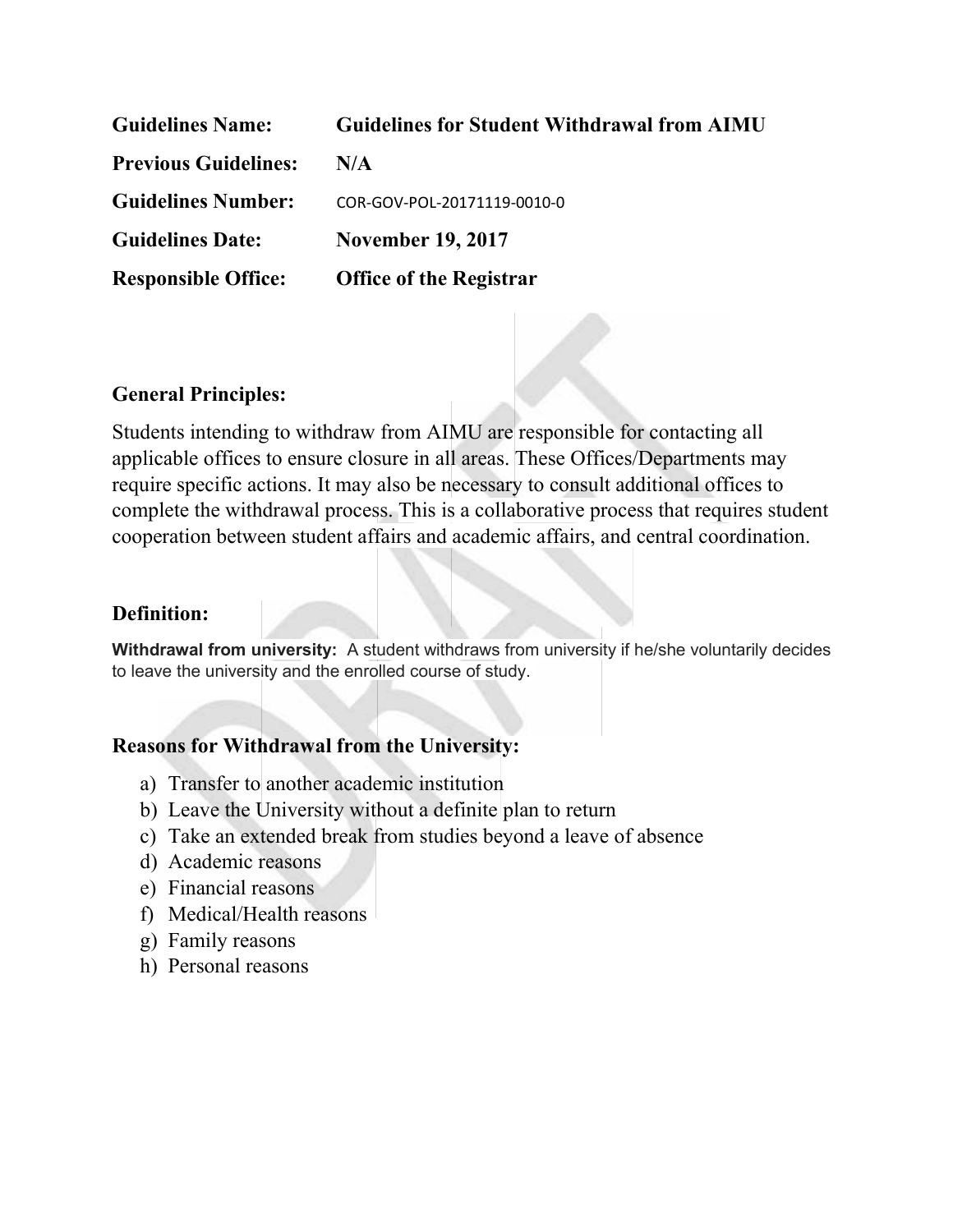## **Student Withdrawal Procedure:**

- 1) Inform the Registrar's Office about intention to withdraw from AIMU
- 2) Complete the AIMU Withdrawal Request Form

All sections of the form must be completed, including

- Name of the official with whom the student had counseling
- Name of the official who counseled the student for visa and student life information
- Name of the official who issued the admission letter
- Name of the official who explained the student about the Tuition fee and Refund policy
- 3) Complete the Clearance Certificate Form

Clearance from the following AIMU Offices/Departments

- Laboratory
- Library
- Accounts: Tuition fee; other fees and fines
- Hostel fee
- Utilities: water and electricity
- Cafeteria fees

All clearances are verified before signing the Clearance Certificate Form by the Registrar's Office

- 4) Present the completed Withdrawal Request Form with all required attachments to the Dean's Office for approval by the Dean. Attachments include
	- Admission letter and Fees statement
	- Fee agreement and fee payment proof (only the payments made directly to the University are considered for refund as stated in the Academic Bulletin or fee statement policy)
	- Clearance Certificate Form
	- Copy of No objection from MCI (for Indian students)
- 5) Upon the Withdrawal Request approval by the Dean's Office, the Registrar's Office informs the student in writing about the withdrawal approval.